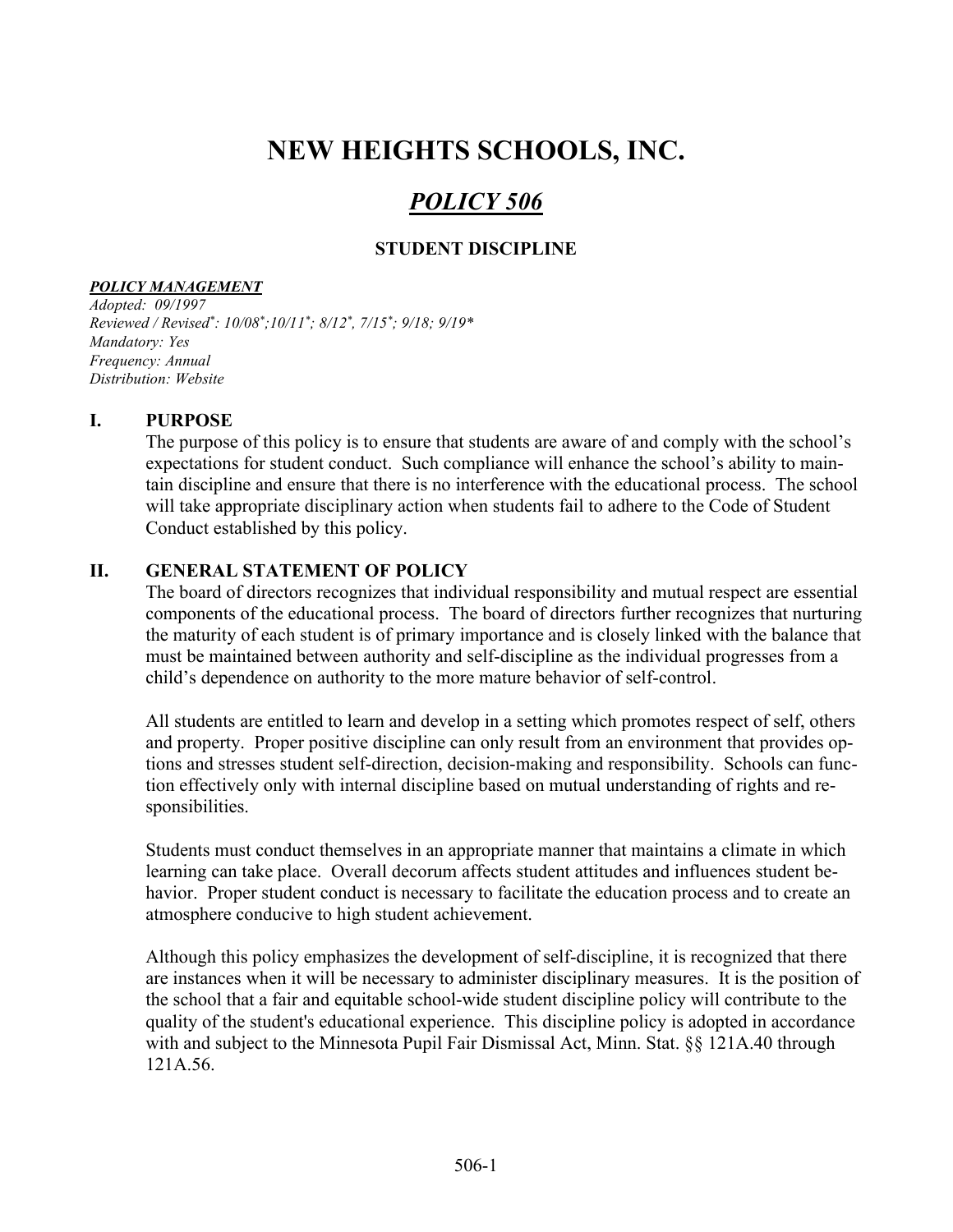In view of the foregoing and in accordance with Minn. Stat. § 121A.55, the board of directors, with the participation of the principal, teachers, employees, students, parents, community members, and such other individuals and organizations as appropriate, has developed this policy which governs student conduct and applies to all students of the school.

# III. AREAS OF RESPONSIBILITY

- A. The Board of Directors. The New Heights School Board of Directors shall hold all school personnel responsible for the maintenance of order within the school and supports all personnel acting within the framework of this discipline policy.
- B. Principal. The principal is given the responsibility and authority to formulate building rules and regulations necessary to enforce this policy, subject to final board approval. The principal shall give direction and support to all school personnel performing their duties within the framework of this policy. The principal shall consult with parents of students conducting themselves in a manner contrary to the policy. The principal shall also involve other professional employees in the disposition of behavior referrals and shall make use of those agencies appropriate for assisting students and parents. A principal in exercising the person's lawful authority, may use reasonable force when it is necessary under the circumstances to correct or restrain a student or prevent bodily harm or death to another.
- D. Teachers. All teachers shall be responsible for providing a well-planned teaching/learning environment and shall have primary responsibility for student conduct, with appropriate assistance from the administration. All teachers shall enforce the Code of Student Conduct. In exercising the teacher's lawful authority, a teacher may use reasonable force when it is necessary under the circumstances to correct or restrain a student or prevent bodily harm or death to another.
- E. Other School Personnel. All school personnel shall be responsible for contributing to the atmosphere of mutual respect within the school. Their responsibilities relating to student behavior shall be as authorized and directed by the principal. A school employee, school bus driver, or other agent of a school, in exercising the person's lawful authority, may use reasonable force when it is necessary under the circumstances to restrain a student or prevent bodily harm or death to another.
- F. Parents or Legal Guardians. Parents and guardians shall be held responsible for the behavior of their children as determined by law and community practice. They are expected to cooperate with school authorities and to participate regarding the behavior of their children.
- G. Students. All students shall be held individually responsible for their behavior and for knowing and obeying the Code of Student Conduct and this policy.

# IV. STUDENT RIGHTS

All students have the right to an education and the right to learn.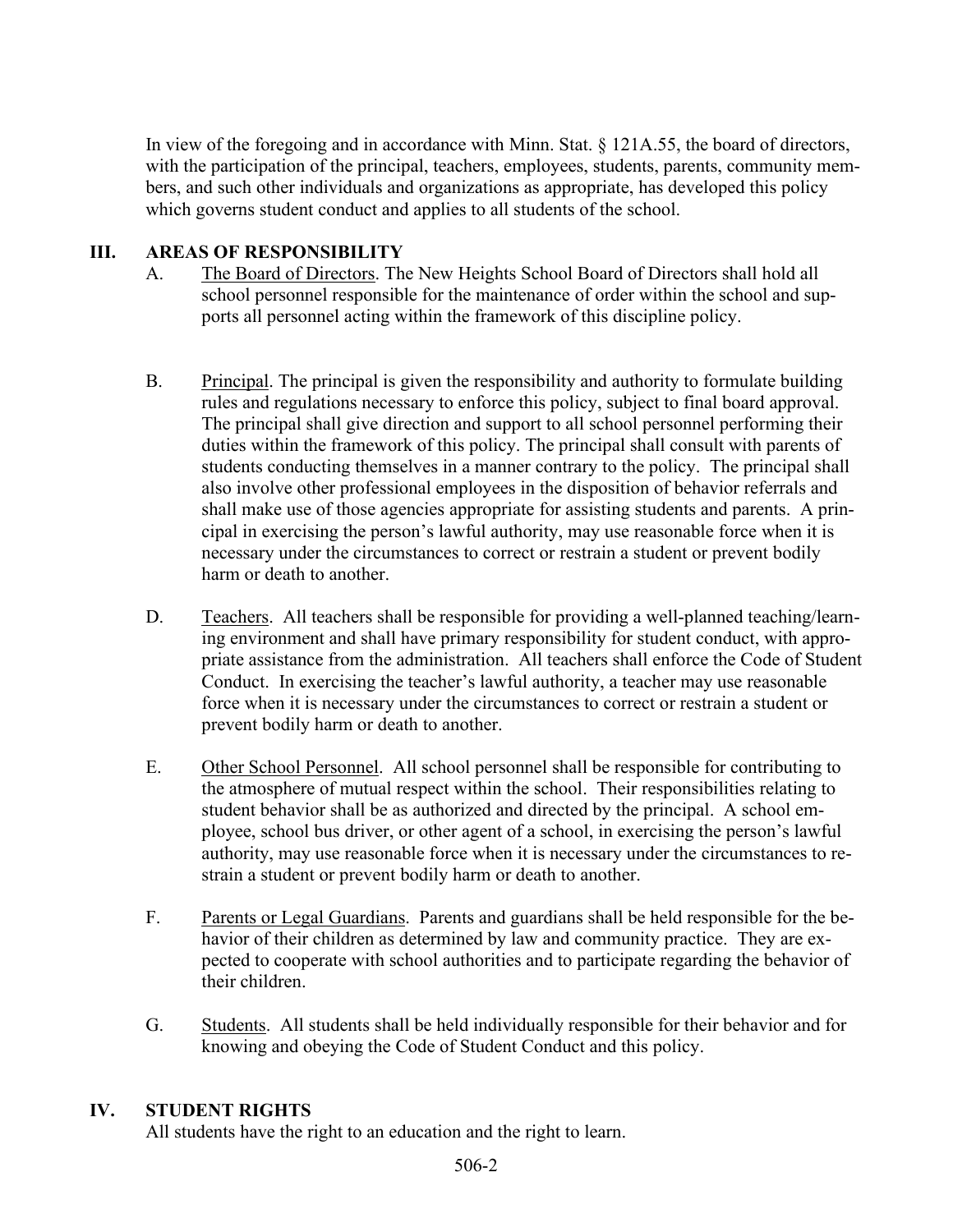# V. STUDENT RESPONSIBILITIES

All students have the responsibility:

- A. for their behavior and for knowing and obeying all school rules, regulations, policies and procedures;
- B. to attend school daily, except when excused, and to be on time to all classes and other school functions;
- C. to pursue and attempt to complete the courses of study prescribed by the state and local school authorities;
- D. to make necessary arrangements for making up work when absent from school;
- E. to assist the school staff in maintaining a safe school for all students;
- F. to be aware of all school rules, regulations, policies and procedures, including those in this policy, and to conduct themselves in accord with them;
- G. to assume that until a rule or policy is waived, altered or repealed, it is in full force and effect;
- H. to be aware of and comply with federal, state and local laws;
- I. to volunteer information in disciplinary cases should they have any knowledge relating to such cases and to cooperate with school staff as appropriate;
- J. to respect and maintain the school's property and the property of others;
- K. to dress and groom in a manner which meets standards of safety and health and common standards of decency and which is consistent with applicable school policy;
- L. to avoid inaccuracies in student newspapers or publications and refrain from indecent or obscene language;
- M. to conduct themselves in an appropriate physical or verbal manner; and
- N. to recognize and respect the rights of others.

# VI. CODE OF STUDENT CONDUCT

A. The following are examples of unacceptable behavior subject to disciplinary action by the school. These examples are not intended to be an exhaustive list. Any student who engages in any of these activities shall be disciplined in accordance with this policy. This policy applies to the school building, school grounds, and school property; schoolsponsored and school-related activities or trips; school bus stops; school buses, school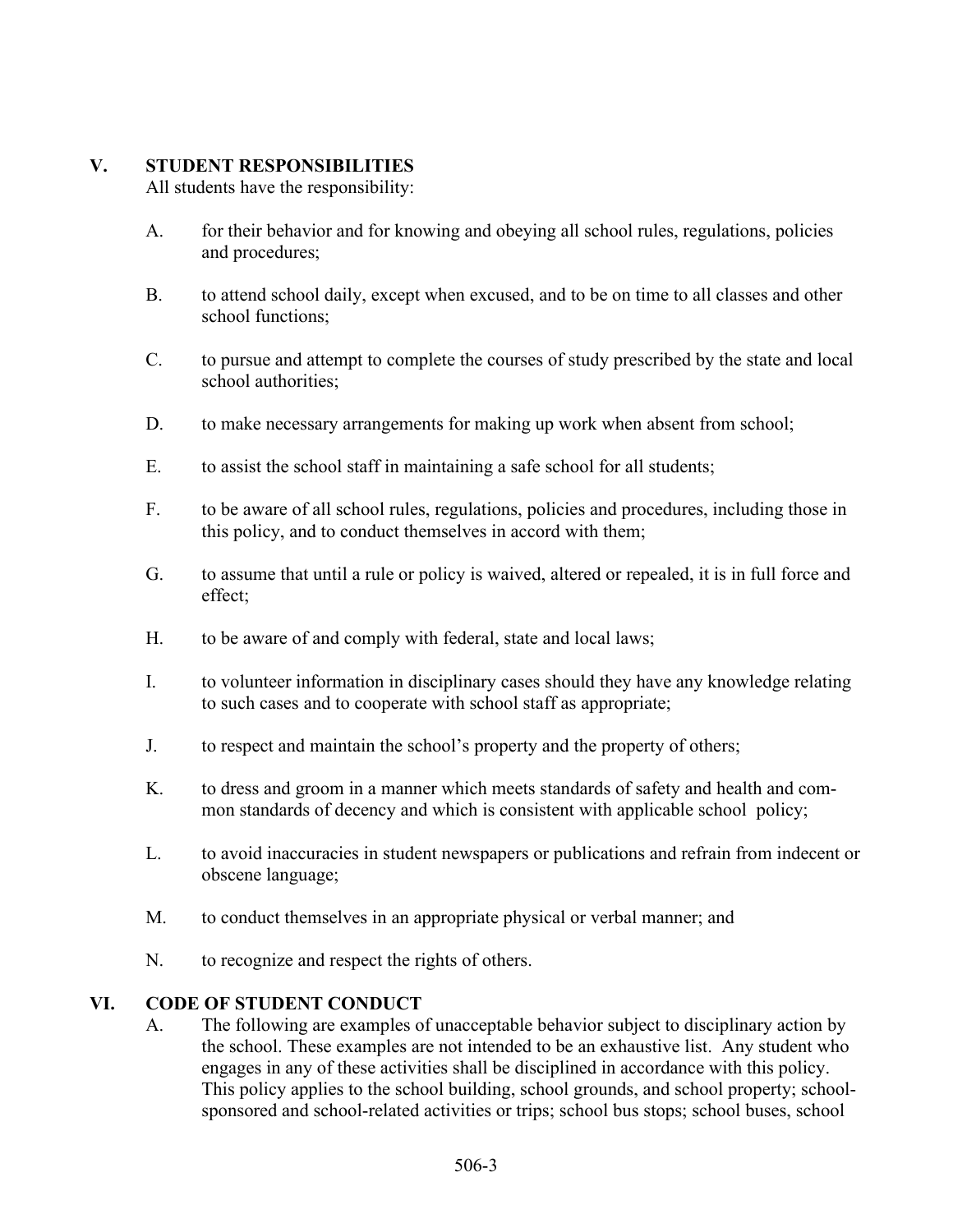vehicles, school contracted vehicles, or any other vehicles approved for school purposes; the area of entrance or departure from school premises or events; or cyberspace. School property also may mean a student's walking route to or from school for purposes of attending school or school-related functions, activities, or events. While prohibiting unacceptable behavior subject to disciplinary action at these locations and events, the school does not represent that it will provide supervision or assume liability at these locations and events. This policy also applies to any student whose conduct at any time or in any place interferes with or obstructs the mission or operations of the school or the safety or welfare of the student, other students, employees;

- 1. Violations against property including, but not limited to, damage to or destruction of school property or the property of others, failure to compensate for damage or destruction of such property, arson, breaking and entering, theft, robbery, possession of stolen property, extortion, trespassing, unauthorized usage, or vandalism;
- 2. The use of profanity or obscene language, or the possession of obscene materials;
- 3. Gambling, including, but not limited to, playing a game of chance for stakes;
- 4. Violation of the school's Hazing Prohibition Policy;
- 5. Attendance problems including, but not limited to, truancy, absenteeism, tardiness, skipping classes, or leaving school grounds without permission;
- 6. Violation of the school's Student Attendance Policy;
- 7. Opposition to authority using physical force or violence;
- 8. Using, possessing, or distributing tobacco, tobacco-related devices, electronic cigarettes, or tobacco paraphernalia in violation of the school district's Tobacco- Free Environment; Possession and Use of Tobacco, Tobacco-Related Devices, and Electronic Delivery Devices Policy;
- 9. Using, possessing, distributing, intending to distribute, making a request to another person for (solicitation),or being under the influence of alcohol or other intoxicating substances or look-alike substances;
- 10. Using, possessing, distributing, or being under the influence of narcotics, drugs, or other controlled substances, or look-alike substances, except as prescribed by a physician, including one student sharing prescription medication with another student;
- 11. Using, possessing, or distributing items or articles that are illegal or harmful to persons or property including, but not limited to, drug paraphernalia;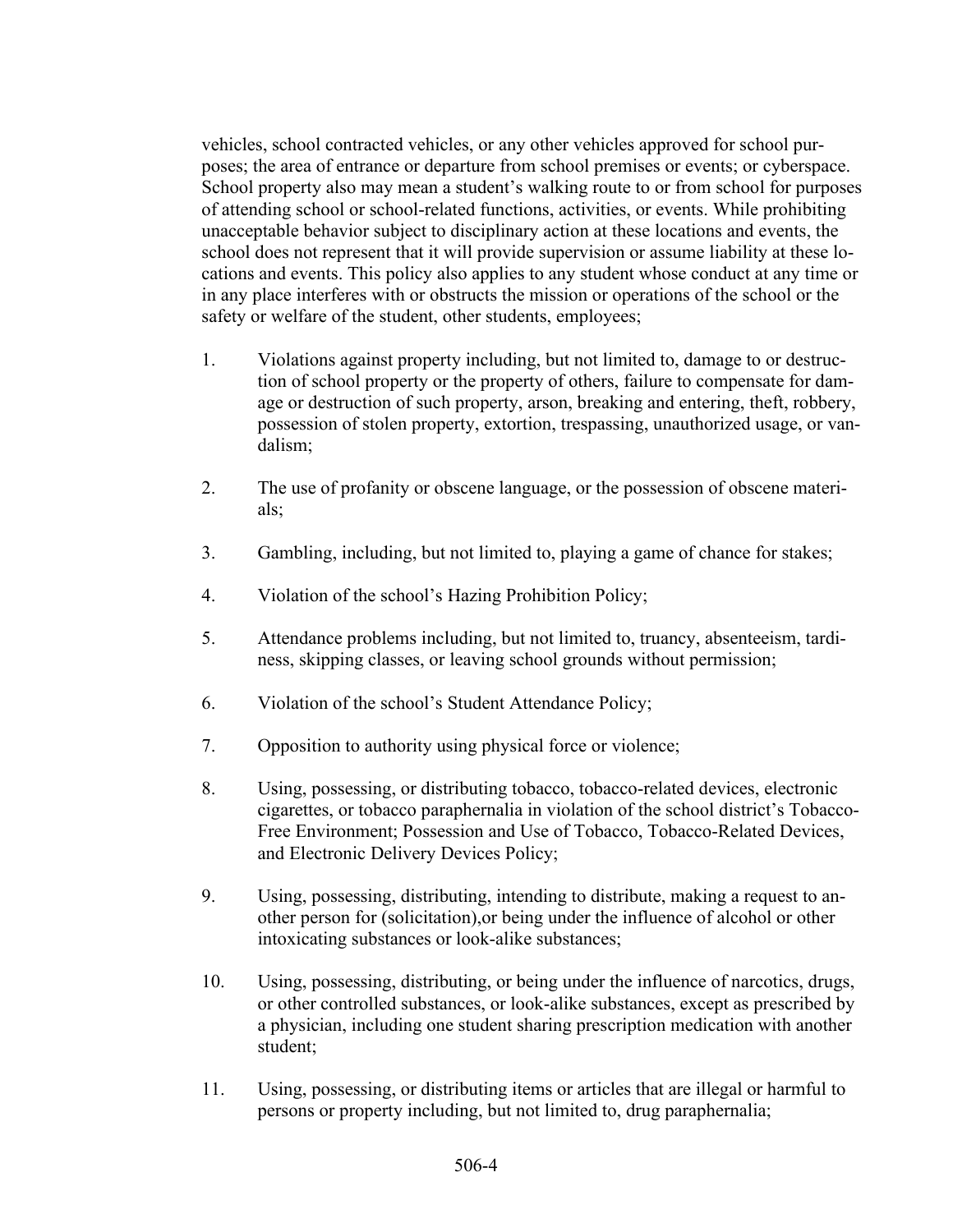- 12. Using, possessing, or distributing weapons, or look-alike weapons or other dangerous objects;
- 13. Violation of the School Weapons Policy;
- 14. Violation of the school's Violence Prevention Policy.
- 15. Possession of ammunition including, but not limited to, bullets or other projectiles designed to be used in or as a weapon;
- 16. Possession, use, or distribution of explosives or any compound or mixture, the primary or common purpose or intended use of which is to function as an explosive;
- 17. Possession, use, or distribution of fireworks or any substance or combination of substances or article prepared for the purpose of producing a visible or an audible effect by combustion, explosion, deflagration or detonation;
- 18. Using an ignition device, including a butane or disposable lighter or matches, inside an educational building and under circumstances where there is a risk of fire, except where the device is used in a manner authorized by the school;
- 19. Violation of any local, state or federal law as appropriate;
- 20. Acts disruptive of the educational process, including, but not limited to, disobedience, disruptive or disrespectful behavior, defiance of authority, cheating, insolence, insubordination, public displays of affection, failure to identify oneself, improper activation of fire alarms, or bomb threats;
- 21. Violation of the school's Internet Acceptable Use and Safety Policy;
- 22. Possession of nuisance devices or objects which cause distractions and may facilitate cheating including, but not limited to phones including picture phones;
- 23. Violation of school bus or transportation rules or the school bus safety rules;
- 24. Violation of parking or school traffic rules and regulations, including, but not limited to, driving on school property in such a manner as to endanger persons or property;
- 25. Violation of directives or guidelines relating to lockers or improperly gaining access to a school locker;
- 26. Violation of the school's Search of Student Lockers, Desks, Personal Possessions, and Student's Person Policy.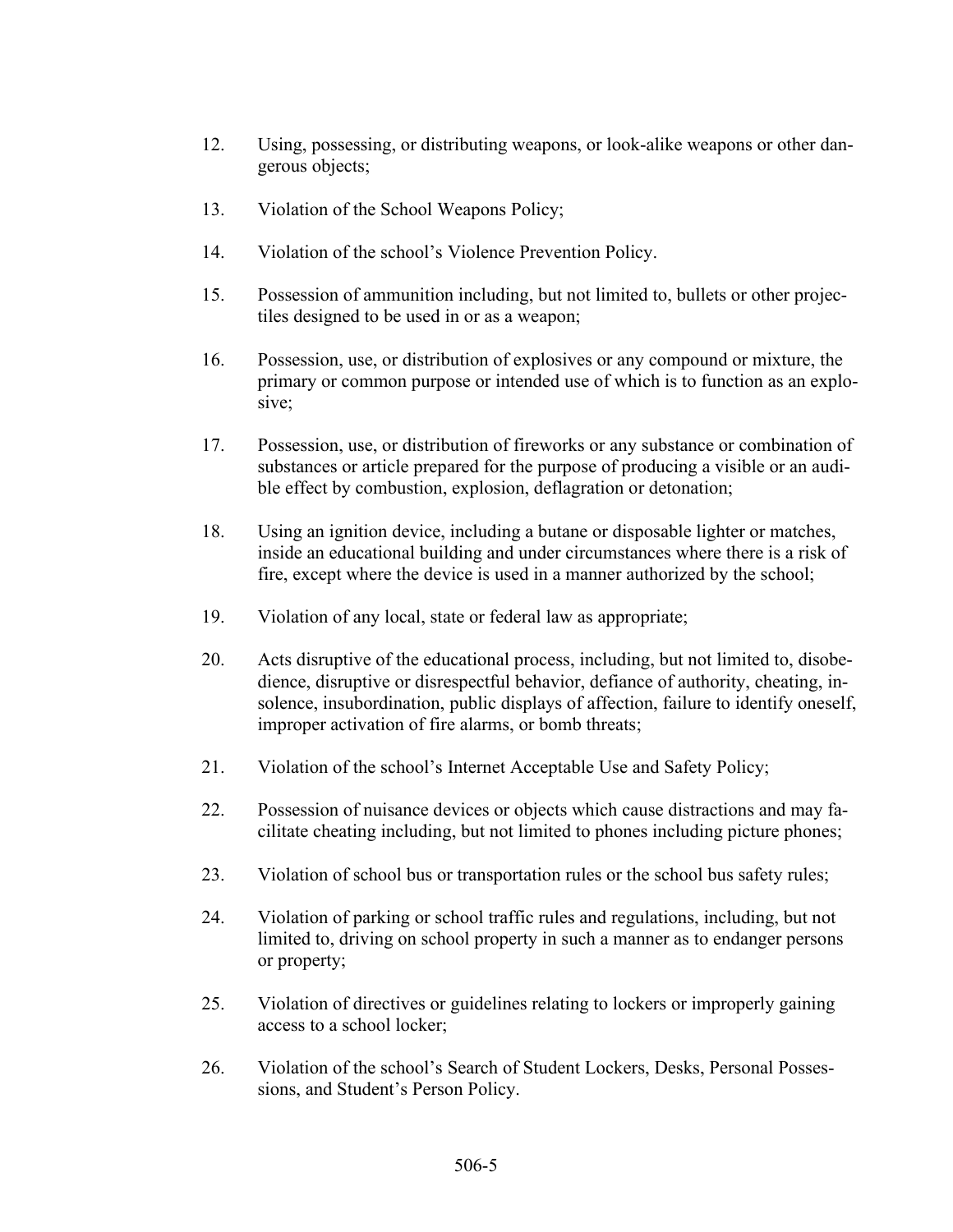- 27. Violation of the school district's Student Use and Parking of Motor Vehicles; Patrols, Inspections, and Searches Policy;
- 28. Possession or distribution of slanderous, libelous or pornographic materials;
- 29. Violation of the school district Bullying Prohibition Policy;
- 30. Student attire or personal grooming which creates a danger to health or safety or creates a disruption to the educational process, including clothing which bears a message which is lewd, vulgar, or obscene, apparel that is unacceptable or provocative, apparel promoting products or activities that are illegal for use by minors, or clothing containing objectionable emblems, signs, words, objects, or pictures communicating a message that is racist, sexist, or otherwise derogatory to a protected minority group or which connotes gang membership;
- 31. Criminal activity;
- 32. Falsification of any records, documents, notes or signatures;
- 33. Tampering with, changing, or altering records or documents of the school by any method including, but not limited to, computer access or other electronic means;
- 34. Scholastic dishonesty, which includes, but is not limited to, cheating on a school assignment or test, plagiarism, or collusion including the use of picture phones or other technology to accomplish this end;
- 35. Impertinent or disrespectful language toward teachers or other school personnel;
- 36. Violation of the school district's Harassment and Violence Policy;
- 37. Actions, including fighting or any other assaultive behavior, which causes or could cause injury to the student or other persons or which otherwise endangers the health, safety, or welfare of teachers, students, other school personnel, or other persons;
- 38. Committing an act which inflicts great bodily harm upon another person, even though accidental or a result of poor judgment;
- 39. Violations against persons, including, but not limited to, assault or threatened assault, fighting, harassment, interference or obstruction, attack with a weapon, or look-alike weapon, sexual assault, illegal or inappropriate sexual conduct, or indecent exposure;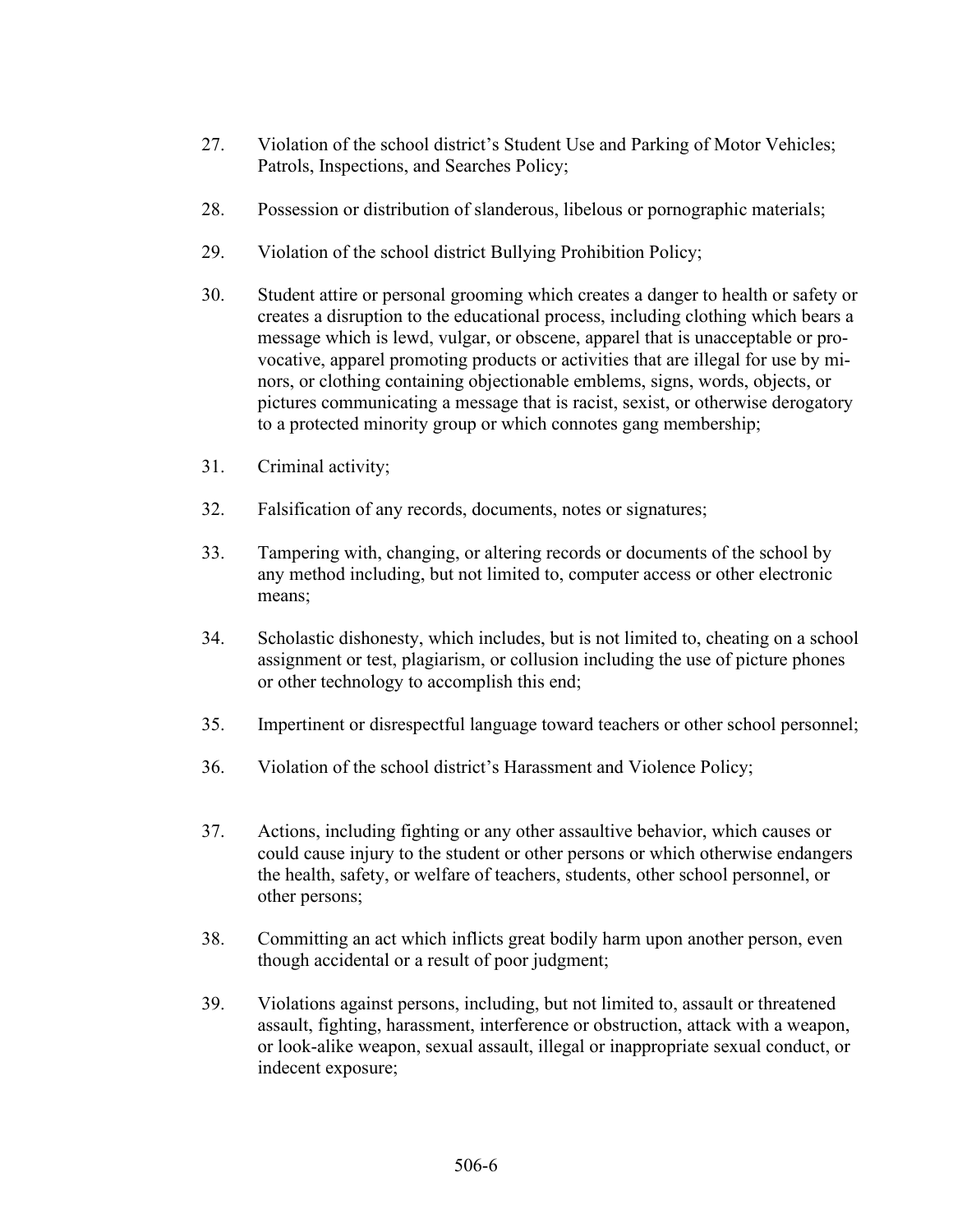- 40. Verbal assaults, or verbally abusive behavior, including, but not limited to, use of language that is discriminatory, abusive, obscene, threatening, intimidating or that degrades other people;
- 41. Physical or verbal threats including, but not limited to, the staging or reporting of dangerous or hazardous situations that do not exist;
- 42. Inappropriate, abusive, threatening, or demeaning actions based on race, color, creed, religion, sex, marital status, status with regard to public assistance, disability, national origin or sexual orientation;
- 43. Violation of the school's Distribution of Nonschool-Sponsored Materials on School Premises by Students and Employees Policy;
- 44. Violation of school rules, regulations, policies, or procedures; including, but not limited to, those policies specifically enumerated in this policy;
- 45. Other acts, as determined by the school, which are disruptive of the educational process or dangerous or detrimental to the student or other students, school personnel or surrounding persons, or which violate the rights of others or which damage or endanger the property of the school, or which otherwise interferes with or obstruct the mission or operations of the school or the safety or welfare of students or employees.

# VII. DISCIPLINARY ACTION OPTIONS

It is the general policy of the school to utilize progressive discipline to the extent reasonable and appropriate based upon the specific facts and circumstances of student misconduct. The specific form of discipline chosen in a particular case is solely within the discretion of the school. At a minimum, violation of school rules, regulations, policies or procedures will result in discussion of the violation and a verbal warning. The school shall, however, impose more severe disciplinary sanctions for any violation, including exclusion or expulsion, if warranted by the student's misconduct, as determined by the school. Disciplinary action may include, but is not limited to, one or more of the following:

- A. Student conference with teacher, principal, counselor or other school personnel, and verbal warning;
- B. Confiscation by school personnel and/or by law enforcement of any item, article, object, or thing, prohibited by, or used in the violation of, any school policy, rule, regulation, procedure, or state or federal law. If confiscated by the school, the confiscated item, article, object, or thing will be released only to the parent/guardian following the completion of any investigation or disciplinary action instituted or taken related to the violation.
- C. Parent contact;
- D. Parent conference;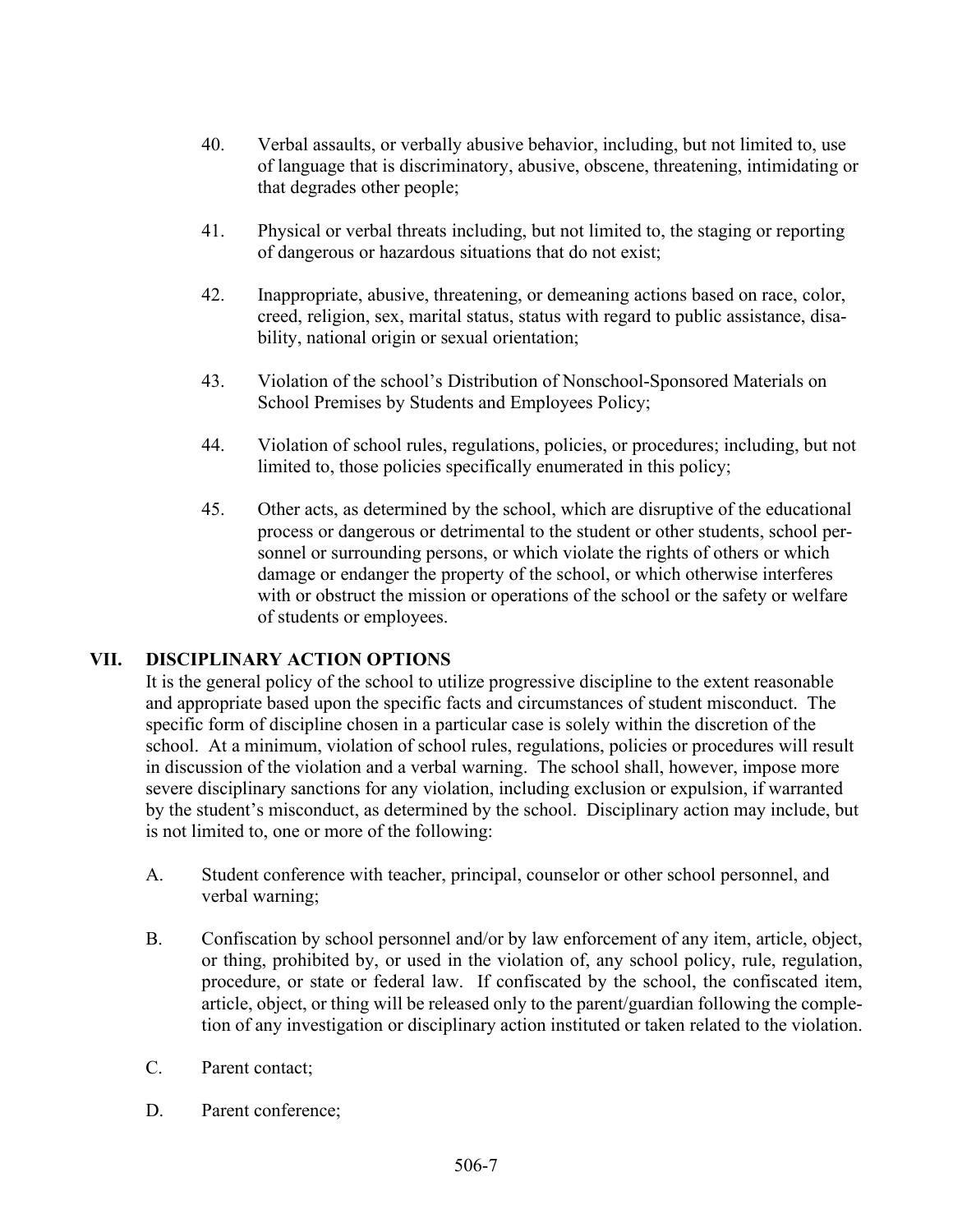- E. Removal from class;
- F. In-school suspension;
- G. Suspension from extracurricular activities;
- H. Detention or restriction of privileges;
- I. Loss of school privileges;
- J. In-school monitoring or revised class schedule;
- K. Referral to in-school support services;
- L. Referral to community resources or outside agency services;
- M. Financial restitution;
- N. Referral to police, other law enforcement agencies, or other appropriate authorities;
- O. A request for a petition to be filed in district court for juvenile delinquency adjudication;
- P. Out-of-school suspension under the Pupil Fair Dismissal Act;
- Q. Preparation of an admission or readmission plan;
- R. Expulsion under the Pupil Fair Dismissal Act;
- S. Exclusion under the Pupil Fair Dismissal Act; and/or
- T. Other disciplinary action as deemed appropriate by the school.

VIII. REMOVAL OF STUDENTS FROM CLASS<br>A. Teachers have the responsibility of attempting to modify disruptive student behavior by such means as conferring with the student, using positive reinforcement, assigning detention or other consequences, or contacting the student's parents. When such measures fail, or when the teacher determines it is otherwise appropriate based upon the student's conduct, the teacher shall have the authority to remove the student from class pursuant to the procedures established by this discipline policy. "Removal from class" and "removal" mean any actions taken by a teacher, principal, or other school employee to prohibit a student from attending a class or activity period for a period of time not to exceed five (5) days, pursuant to this discipline policy.

Grounds for removal from class shall include any of the following: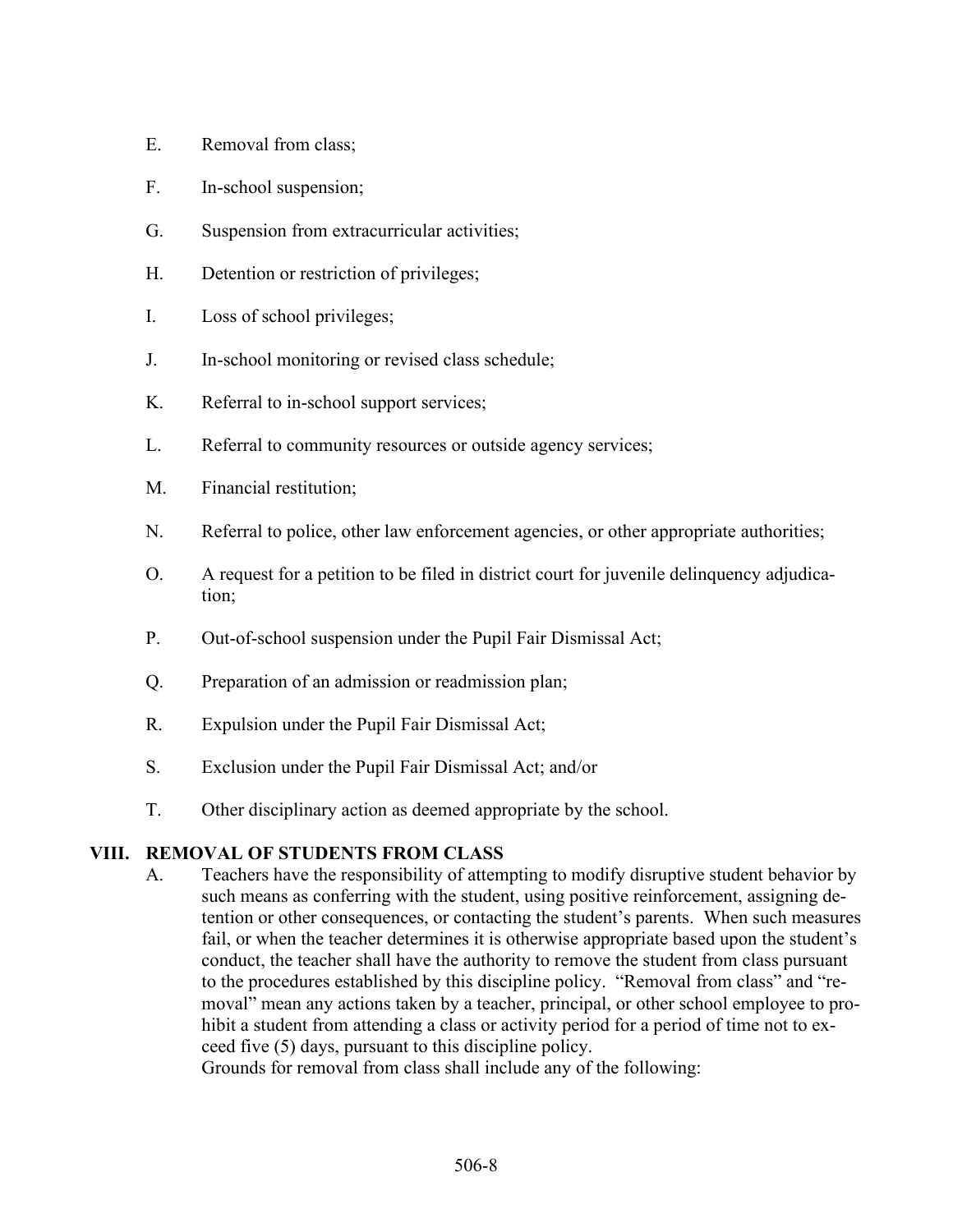- 1. Willful conduct that significantly disrupts the rights of others to an education, including conduct that interferes with a teacher's ability to teach or communicate effectively with students in a class or with the ability of other students to learn;
- 2. Willful conduct that endangers surrounding persons, including school employees, the student or other students, or the property of the school;
- 3. Willful violation of any school rules, regulations, policies or procedures, including the Code of Student Conduct in this policy; or
- 4. Other conduct, which in the discretion of the teacher or principal requires removal of the student from class.

Such removal shall be for at least one (1) activity period or class period of instruction for a given course of study and shall not exceed five (5) such periods.

 B. If a student is removed from class more than ten (10) times in a school year, the school shall notify the parent or guardian of the student's tenth removal from class and make reasonable attempts to convene a meeting with the student's parent or guardian to discuss the problem that is causing the student to be removed from class.

# C. Procedures for Removal of a Student from a Class.

- 1. Prior to removal from class, except in the case of an obvious egregious act, a student will be warned to stop the unwanted behavior;
- 2. If the behavior continues and the student is willfully interfering with the education process and/or safety of the classroom, he or she will be given a completed pass/referral to a specified location;
- 3. The teacher may either escort the student or send the student alone, according to the teacher's discretion;
- 4. The teacher will verify through any means that the student arrived at the specified location;
- 5. The teacher will complete a referral through JMC at the first practical opportunity. In the case of a student with an IEP, the teacher will consult with the case manager for the protocol specified in the IEP.

# D. Responsibility for and Custody of a Student Removed From Class.

1. The referring teacher is to ensure that the referred student has arrived at the specified location and responsibility has been transferred to another adult;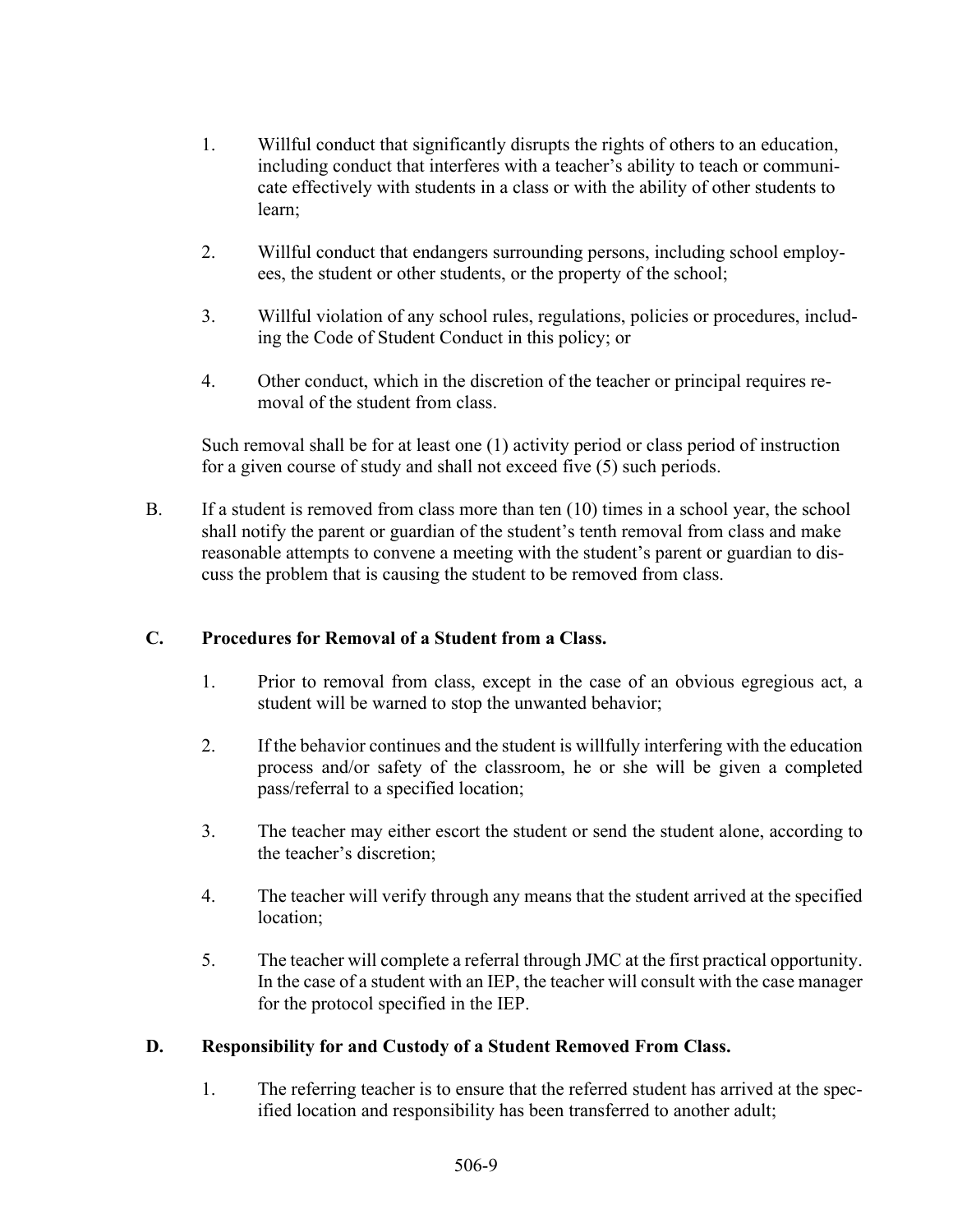- 2. The referring teacher will discern if an escort is required, if necessary the teacher must escort or find a suitable escort to assist with the transition;
- 3. The student will complete 5-point processing facilitated by the special education department, the main office, or the school counselor. The record will be stored, and the aforementioned facilitator will determine if and when the student is to return to class, however only the principal has the authority to suspend a student from school.

# E. Procedures for Return of a Student to a Class from Which the Student Was Removed.

- 1. The student may be returned to the classroom he or she was removed from or may be required to remain in the processing location until such a time he or she can demonstrate an ability and willingness to adhere to school and classroom expectations;
- 2. If the student is to return to the class he or she was removed from, it must be after the processing was appropriately completed and with an escort when possible;
- 3. Upon returning to the classroom, there will be a brief conference between the teacher and the student to ensure there is agreement regarding how the rest of the period will conclude. The student will only be readmitted when such an agreement is reached.

# F. Procedures for Notification.

- 1. When a student is removed from class there will be documentation of the event through JMC as soon as is practical. The referral is not available to parents/guardians until the principal reviews it and adds an "action;"
- 2. For serious offenses, the notification of the parent/guardian will occur as soon as is practical and no later than 24 hours after the offense. The teacher, case manager, school counselor and principal will confer to determine the most appropriate person to relay the information.

# G. Disabled Students; Special Provisions.

- 1. If the student has an active IEP, the case manager will be involved in determining the pre-approved steps for dealing with the student;
- 2. The IEP should specify which protocols to follow. If it does not, the IEP team would need to determine through the IEP process whether or not to add protocols for behavior when warranted;
- 3. Teachers, staff and the principal are required to follow IEP directives.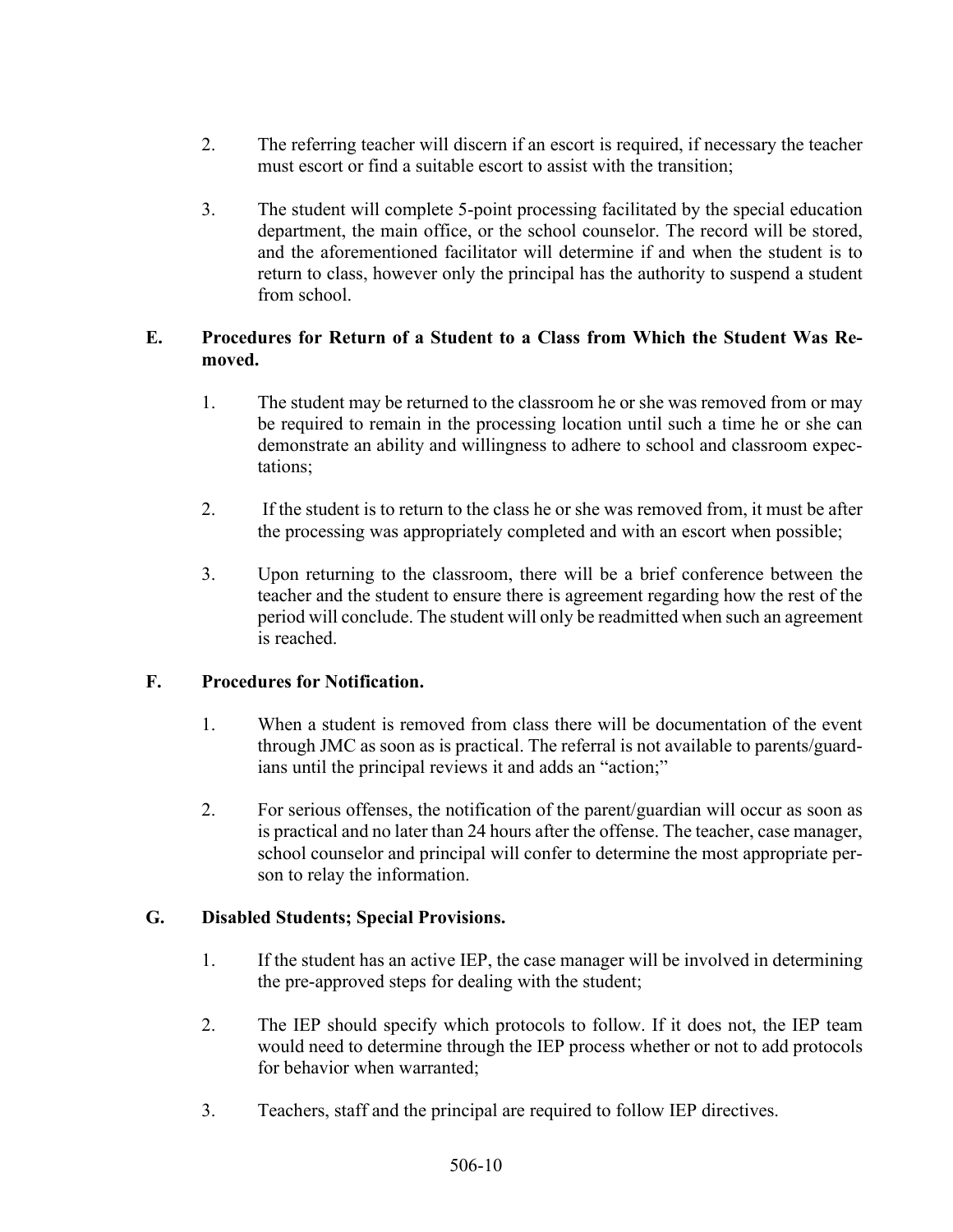# H. Procedures for Detecting and Addressing Chemical Abuse Problems of Students While on School Premises.

- 1. Students may demonstrate a reason for the staff to suspect a chemical abuse issue, including but not limited to incidences in the school or community involving chemicals and/or alcohol;
- 2. When a student demonstrates possible chemical abuse, he or she may be referred by the school's principal or the court system to an organization specializing in chemical abuse issues;
- 3. The school itself does not employ chemical dependency personnel.

# I. Procedures for Immediate and Appropriate Interventions Tied to Violations of the Code of Student Conduct.

#### J. Any Procedures Determined Appropriate for Encouraging Early Involvement of Parents or Guardians in Attempts to Improve a Student's Behavior.

1. When a student demonstrates a proclivity or inclination toward violating school rules or acting in an otherwise unsafe manner, the teachers, special education team, and principal may choose to ask for parent cooperation, support or involvement at any stage.

### K. Any Procedures Determined Appropriate for Encouraging Early Detection of Behavioral Problems.

1. Teachers and staff will accurately document incidences as they occur and practice ongoing open communication with other teachers and school staff to share relevant information with others who also have the students in an effort to detect behavioral problems early.

IX. DISMISSAL <br>A. "Dismissal" means the denial of the current educational program to any student, including exclusion, expulsion and suspension. Dismissal does not include removal from class.

> The school shall not deny due process or equal protection of the law to any student involved in a dismissal proceeding, which may result in suspension, exclusion or expulsion.

> The school shall not dismiss any student without attempting to provide alternative educational services before dismissal proceedings, except where it appears that the student will create an immediate and substantial danger to self or to surrounding persons or property.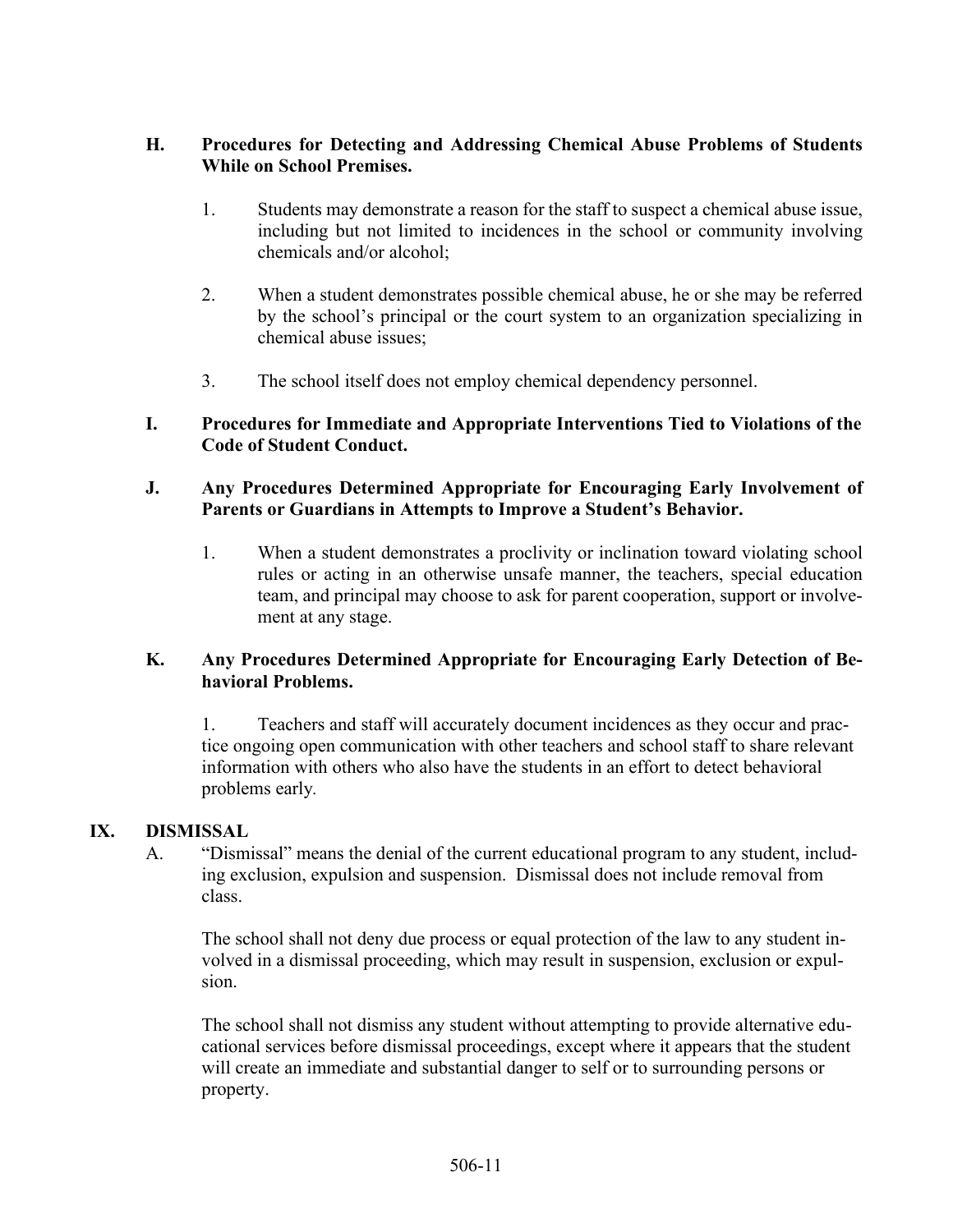- B. Violations leading to suspension, based upon severity, may also be grounds for actions leading to expulsion, and/or exclusion. A student may be dismissed on any of the following grounds:
	- 1. Willful violation of any reasonable board of directors' regulation, including those found in this policy;
	- 2. Willful conduct that significantly disrupts the rights of others to an education, or the ability of school personnel to perform their duties, or school sponsored extracurricular activities; or
	- 3. Willful conduct that endangers the student or other students, or surrounding persons, including school employees, or property of the school.

# C. Suspension Procedures

- 1. "Suspension" means an action by the principal, under rules promulgated by the board of directors, prohibiting a student from attending school for a period of no more than ten (10) school days; provided, however, if a suspension is longer than five (5) school days, the suspending principal shall provide the board of directors with a reason for the longer term of suspension. This definition does not apply to dismissal for one (1) school day or less, except as may be provided in federal law for a student with a disability.
- 2. If a student's total days of removal from school exceed ten cumulative days in a school year, the school shall make reasonable attempts to convene a meeting with the student and the student's parent or guardian before to subsequently removing the student from school and, with the permission of the parent or guardian, arrange for a mental health screening for the student at the parent or guardian's expense. The purpose of this meeting is to attempt to determine the pupil's need for assessment or other services or whether the parent or guardian should have the student assessed or diagnosed to determine whether the student needs treatment for a mental health disorder.
- 3. Each suspension action may include a readmission plan. The plan shall include, where appropriate, a provision for implementing alternative educational services upon readmission and may not be used to extend the current suspension. A readmission plan must not obligate a parent or guardian to provide psychotropic drugs to their student as a condition of readmission. The principal must not use the refusal of a parent or guardian to consent to the administration of psychotropic drugs to their student or to consent to a psychiatric evaluation, screening, or examination of the student as a ground, by itself, to prohibit the student from attending class or participating in a school-related activity, or as a basis of a charge of child abuse, child neglect, or medical or educational neglect. The principal may not impose consecutive suspensions against the same student for the same course of conduct, or incident of misconduct, except where the student will create an immediate and substantial danger to self or to surrounding persons or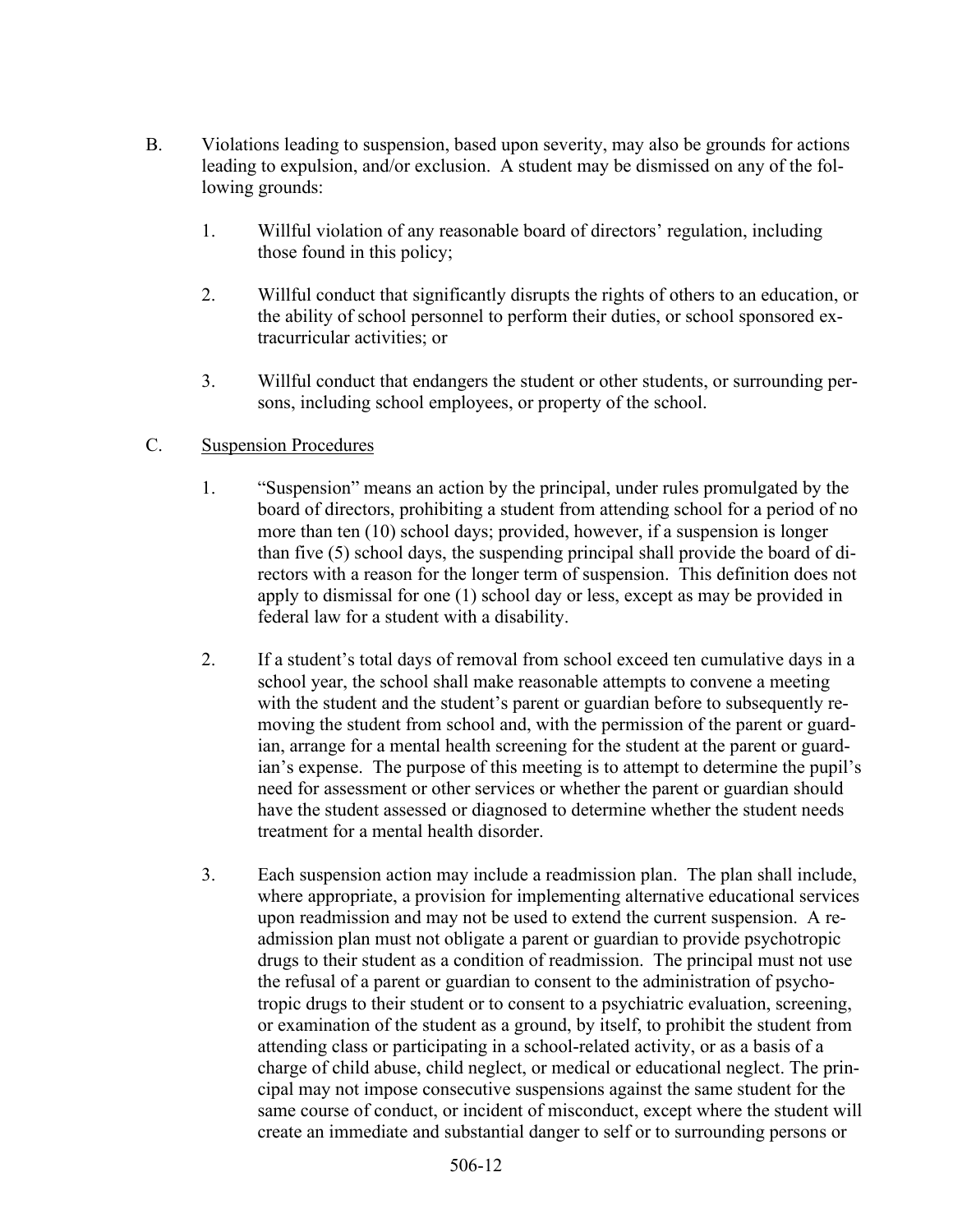property or where the school is in the process of initiating an expulsion, in which case the principal may extend the suspension to a total of fifteen (15) days.

- 4. A child with a disability may be suspended. When a child with a disability has been suspended for more than five (5) consecutive days or ten (10) cumulative school days in the same year, and that suspension does not involve a recommendation for expulsion or exclusion or other change in placement under federal law, relevant members of the child's IEP team, including at least one of the child's teachers, shall meet and determine the extent to which the child needs services in order to continue to participate in the general education curriculum, although in another setting, and to progress toward meeting the goals in the child's IEP. That meeting must occur as soon as possible, but no more than ten (10) days after the sixth  $(6<sup>th</sup>)$  consecutive day of suspension or the tenth  $(10<sup>th</sup>)$ cumulative day of suspension has elapsed.
- 5. The principal shall implement alternative educational services when the suspension exceeds five (5) days. Alternative educational services may include, but are not limited to, special tutoring, modified curriculum, modified instruction, other modifications or adaptations, instruction through electronic media, special education services as indicated by appropriate assessments, homebound instruction, supervised homework, or enrollment in another district or in an alternative learning center under Minn. Stat. § 123A.05 selected to allow the pupil to progress toward meeting graduation standards under Minn. Stat. § 120B.02, although in a different setting.
- 6. The principal shall not suspend a student from school without an informal administrative conference with the student. The informal administrative conference shall take place before the suspension, except where it appears that the student will create an immediate and substantial danger to self or to surrounding persons or property, in which case the conference shall take place as soon as practicable following the suspension. At the informal administrative conference, the principal shall notify the student of the grounds for the suspension, provide an explanation of the evidence the authorities have, and the student may present the student's version of the facts. A separate administrative conference is required for each period of suspension.
- 7. After the principal notifies a student of the grounds for suspension, the principal may, instead of imposing the suspension, do one or more of the following:
	- b. assign the student to attend school on Saturday as supervised by the principal or the principal's designee; and
	- c. petition the juvenile court that the student is in need of services under Minn. Stat. Ch. 260C.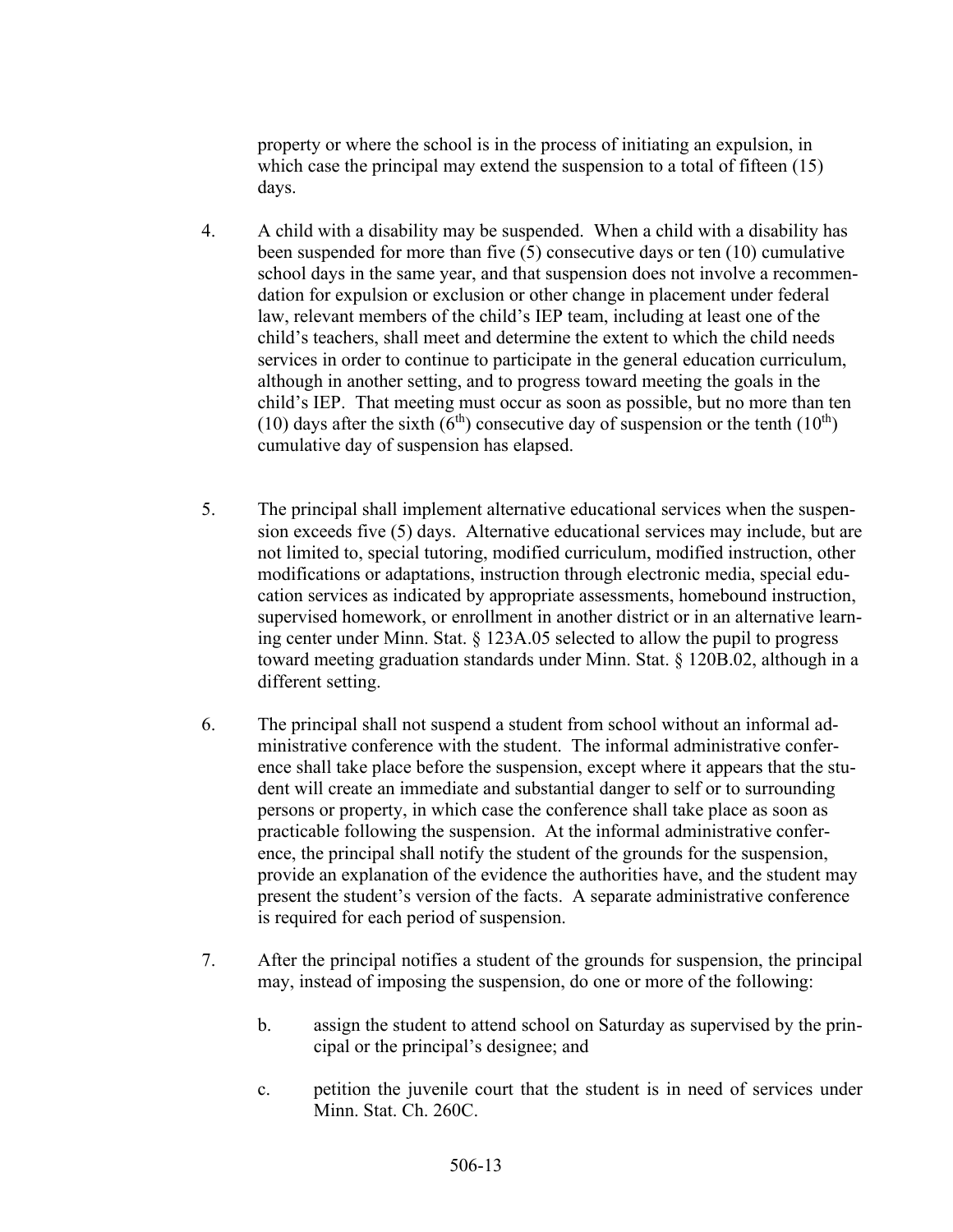- 8. A written notice containing the grounds for suspension, a brief statement of the facts, a description of the testimony, a readmission plan, and a copy of the Minnesota Pupil Fair Dismissal Act, Minn Stat. §§ 121A.40 through 121A.56, shall be personally served upon the student at or before the time the suspension is to take effect, and upon the student's parent or guardian by mail within forty-eight (48) hours of the conference. (See attachment sample Notice of Suspension)
- 9. The principal shall make reasonable efforts to notify the student's parent or guardian of the suspension by telephone as soon as possible following suspension.
- 10. In the event a student is suspended without an informal administrative conference on the grounds that the student will create an immediate and substantial danger to surrounding persons or property, the written notice shall be served upon the student and the student's parent or guardian within forty-eight (48) hours of the suspension. Service by mail shall be complete upon mailing.
- 11. Notwithstanding the foregoing provisions, the student may be suspended pending the board of director's decision in an expulsion or exclusion proceeding, provided that alternative educational services are implemented to the extent that suspension exceeds five (5) days.

#### D. Expulsion and Exclusion Procedures

- 1. "Expulsion" means the board of director's action to prohibit an enrolled student from further attendance for up to twelve (12) months from the date the student is expelled. The authority to expel rests with the board of directors.
- 2. "Exclusion" means an action taken by the board of director's to prevent enrollment or re-enrollment of a student for a period that shall not extend beyond the school year. The authority to exclude rests with the board of director's.
- 3. All expulsion and exclusion proceedings will be held pursuant to and in accordance with the provisions of the Minnesota Pupil Fair Dismissal Act, Minn. Stat. §§121A.40 through 121A.56.
- 4. No expulsion or exclusion shall be imposed without a hearing, unless the right to a hearing is waived in writing by the student and parent or guardian.
- 5. The student and parent or guardian shall be provided written notice of the school's intent to initiate expulsion or exclusion proceedings. This notice shall be served upon the student and his or her parent or guardian personally or by mail, and shall contain a complete statement of the facts; a list of the witnesses and a description of their testimony; state the date, time and place of hearing; be accompanied by a copy of the Pupil Fair Dismissal Act, Minn. Stat. §§ 121A.40 through 121A.56; describe alternative educational services accorded the student in an attempt to avoid the expulsion proceedings; and inform the student and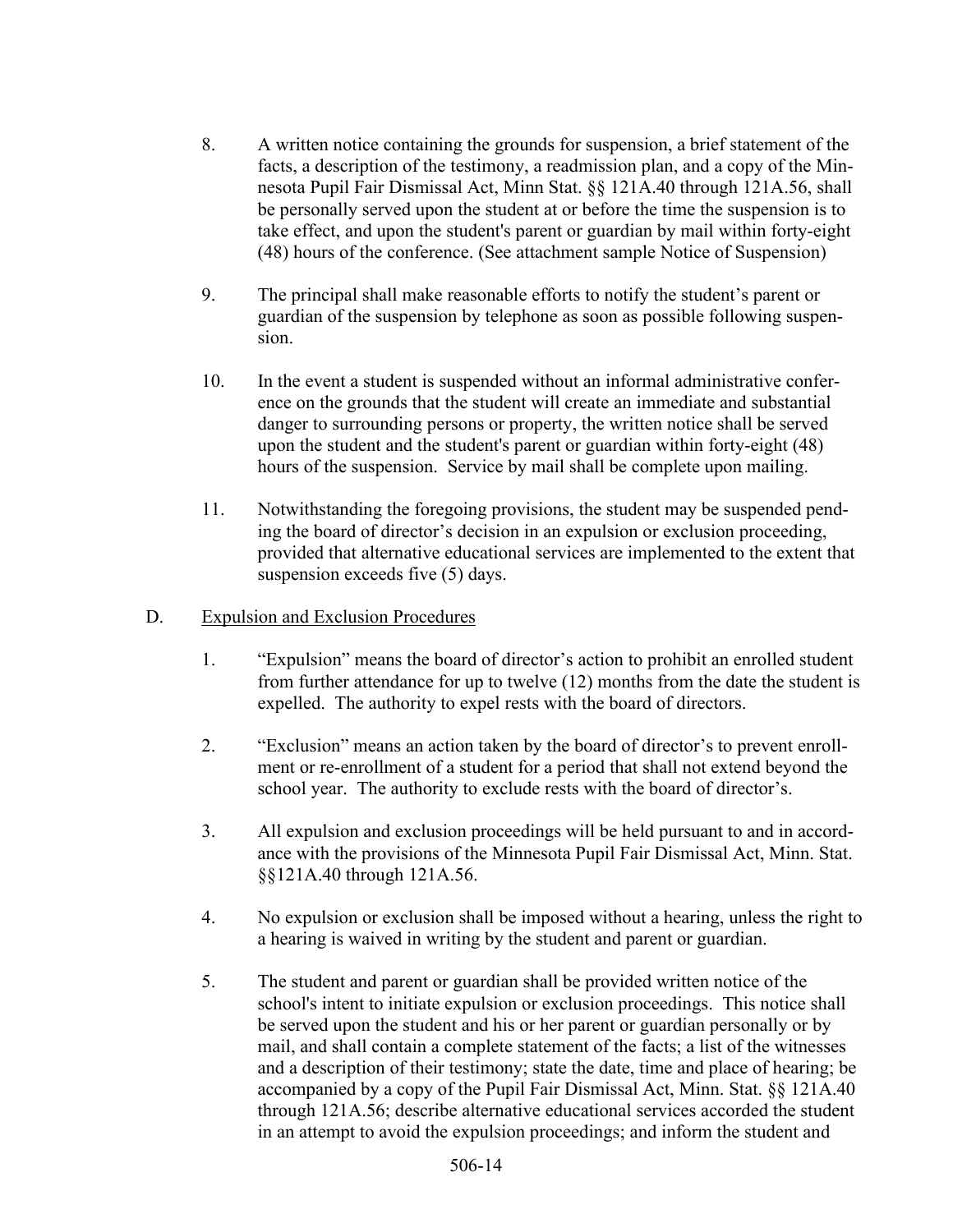parent or guardian of their right to: (1) have a representative of the student's own choosing, including legal counsel at the hearing; (2) examine the student's records before the hearing; (3) present evidence; and (4) confront and cross-examine witnesses. The school shall advise the student's parent or guardian that free or low-cost legal assistance may be available and that a legal assistance resource list is available from the Minnesota Department of Education (MDE)

- 6. The hearing shall be scheduled within ten (10) days of the service of the written notice unless an extension, not to exceed five (5) days, is requested for good cause by the school, student, parent or guardian.
- 7. All hearings shall be held at a time and place reasonably convenient to the student, parent or guardian and shall be closed, unless the student, parent or guardian requests an open hearing.
- 8. The school shall record the hearing proceedings at school's expense, and a party may obtain a transcript at its own expense.
- 9. The student shall have a right to a representative of the student's own choosing, including legal counsel, at the student's sole expense. The school shall advise the student's parent or guardian that free or low-cost legal assistance may be available and that a legal assistance resource list is available from CFL. The board of director's may appoint an attorney to represent the school in any proceeding.
- 10. If the student designates a representative other than the parent or guardian, the representative must have a written authorization from the student and the parent or guardian providing them with access to and/or copies of the student's records.
- 11. All expulsion or exclusion hearings shall take place before and be conducted by an independent hearing officer designated by the school. The hearing shall be conducted in a fair and impartial manner. Testimony shall be given under oath and the hearing officer shall have the power to issue subpoenas and administer oaths.
- 12. At a reasonable time prior to the hearing, the student, parent or guardian, or authorized representative shall be given access to all school records pertaining to the student, including any tests or reports upon which the proposed dismissal action may be based.
- 13. The student, parent or guardian, or authorized representative, shall have the right to compel the presence of any school employee or agent or any other person who may have evidence upon which the proposed dismissal action may be based, and to confront and cross-examine any witnesses testifying for the school.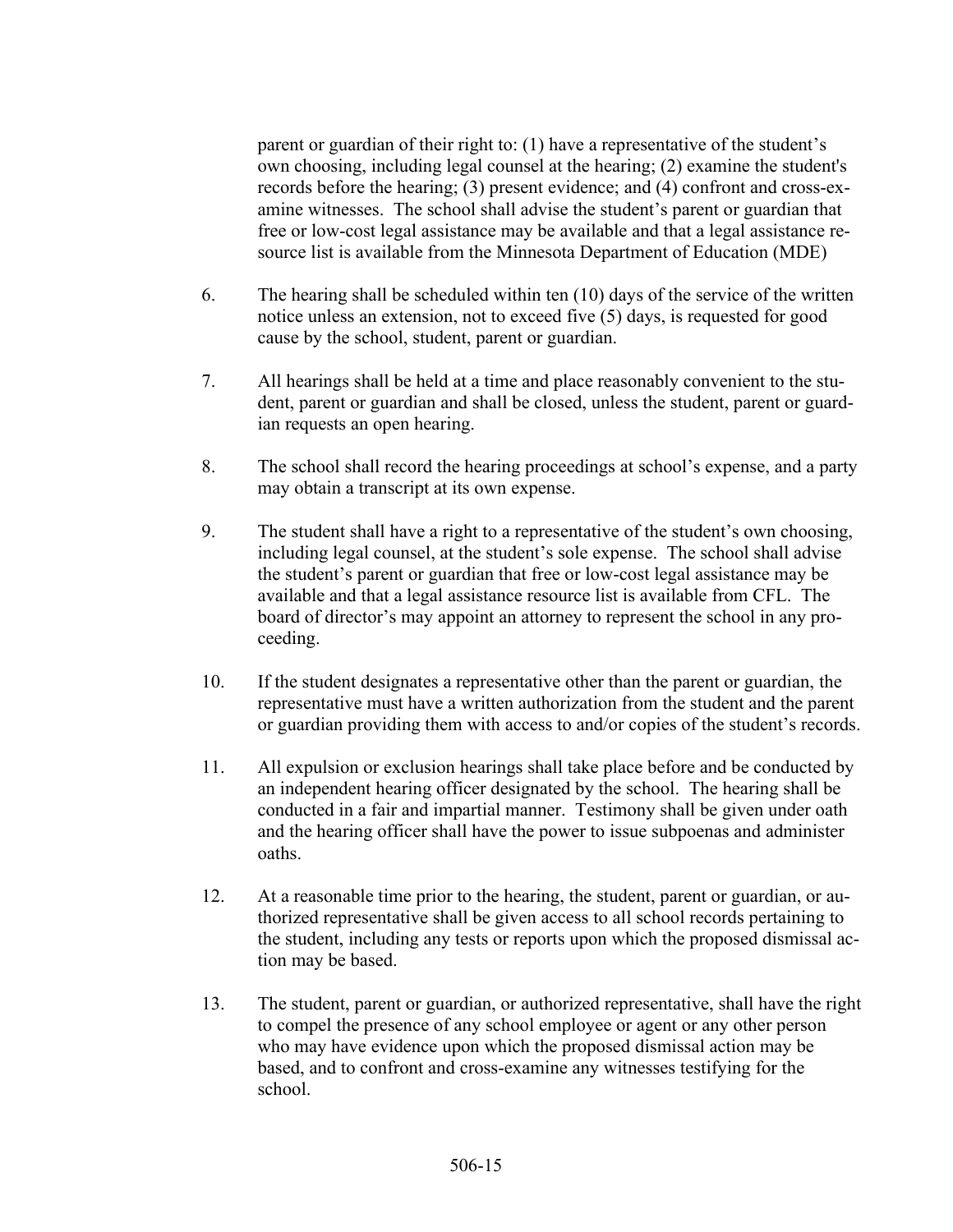- 14. The student, parent or guardian, or authorized representative, shall have the right to present evidence and testimony, including expert psychological or educational testimony.
- 15. The student cannot be compelled to testify in the dismissal proceedings.
- 16. The hearing officer shall prepare findings and a recommendation based solely upon substantial evidence presented at the hearing, which must be made to the board of directors and served upon the parties within two (2) days after the close of the hearing.
- 17. The board of director's shall base its decision upon the findings and recommendation of the hearing officer and shall render its decision at a meeting held within five (5) days after receiving the findings and recommendation. The board of director's may provide the parties with the opportunity to present exceptions and comments to the hearing officer's findings and recommendation provided that neither party presents any evidence not admitted at the hearing. The decision by the board of director's must be based on the record, must be in writing, and must state the controlling facts on which the decision is made in sufficient detail to apprise the parties and the Commissioner of Education (Commissioner) of the basis and reason for the decision.
- 18. A party to an expulsion or exclusion decision made by the board of director's may appeal the decision to the Commissioner within twenty-one (21) calendar days of board of directors action pursuant to Minn. Stat. § 121A.49. The decision of the board of director's shall be implemented during the appeal to the Commissioner.
- 19. The school shall report any suspension, expulsion or exclusion action taken to the appropriate public service agency, when the student is under the supervision of such agency.
- 20. The school must report, through the MDE electronic reporting system, each expulsion or exclusion within thirty (30) days of the effective date of the action to the Commissioner. This report must include a statement of alternative educational services given the student and the reason for, the effective date, and the duration of the exclusion or expulsion. The report must also include the student's age, grade, gender, race, and special education status. The dismissal report must include state student identification numbers of affected students.
- 21. Whenever a student fails to return to school within ten (10) school days of the termination of dismissal, the principal shall inform the student and his/her parent or guardian by mail of the student's right to attend and to be reinstated in the school.

# X. ADMISSION OR READMISSION PLAN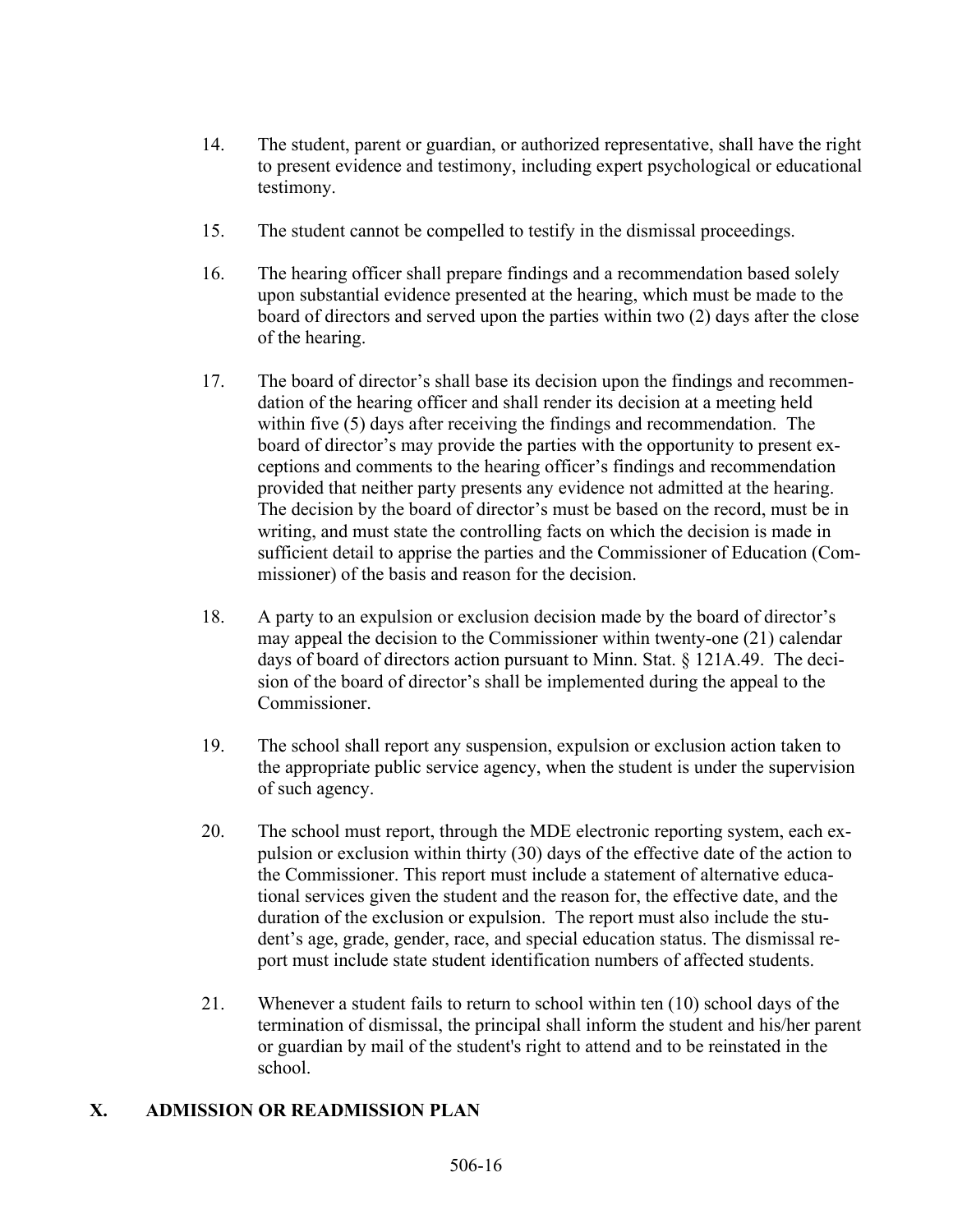The principal shall prepare and enforce an admission or readmission plan for any student who is excluded or expelled from school. The plan may include measures to improve the student's behavior including completing a character education program consistent with Minn. Stat. § 120B.232, Subd. 1 and require parental involvement in the admission or readmission process, and may indicate the consequences to the student of not improving the student's behavior. The readmission plan must not obligate parents to provide a sympathomimetic medication for their child as a condition of readmission.

# XI. NOTIFICATION OF POLICY VIOLATIONS

Notification of any violation of this policy and resulting disciplinary action shall be as provided herein, or as otherwise provided by the Pupil Fair Dismissal Act or other applicable law. The teacher, principal or other school official may provide additional notification as deemed appropriate.

### XII. STUDENT DISCIPLINE RECORDS

It is the policy of the school that complete and accurate student discipline records be maintained. The collection, dissemination, and maintenance of student discipline records shall be consistent with applicable school policies and federal and state law, including the Minnesota Government Data Practices Act, Minnesota Statutes Chapter 13.

### XIII. DISABLED STUDENTS

Students who are currently identified as disabled under IDEA or Section 504 will be subject to the provisions of this policy provided that their misbehavior is not a manifestation of the student's disability, unless an educational program has specified a necessary modification.

Before initiating an expulsion or exclusion of a student with a disability, relevant members of the child's IEP team and the child's parent shall, consistent with federal law, conduct a manifestation determination and determine whether the child's behavior was (i) caused by or had a direct and substantial relationship to the child's disability and (ii) whether the child's conduct was a direct result of a failure to implement the child's IEP. If the student's educational program is appropriate and the behavior is not a manifestation of the student's disability, the school district will proceed with discipline – up to and including expulsion – as if the student did not have a disability, unless the student's educational program provides otherwise. If the team determines that the behavior subject to discipline is a manifestation of the student's disability, the team shall conduct a functional behavioral assessment and implement a behavioral intervention plan for such student provided that the school had not conducted such assessment prior to the manifestation determination before the behavior that resulted in a change of placement. Where a behavioral intervention plan previously has been developed, the team will review the behavioral intervention plan and modify it as necessary to address the behavior.

When a student who has an IEP is excluded or expelled for misbehavior that is not a manifestation of the student's disability, the school shall continue to provide special education and related services during the period of expulsion or exclusion.

# XIV. DISTRIBUTION OF POLICY

The school will notify students and parents of the existence and contents of this policy in such manner as it deems appropriate. Copies of this discipline policy shall be made available to all